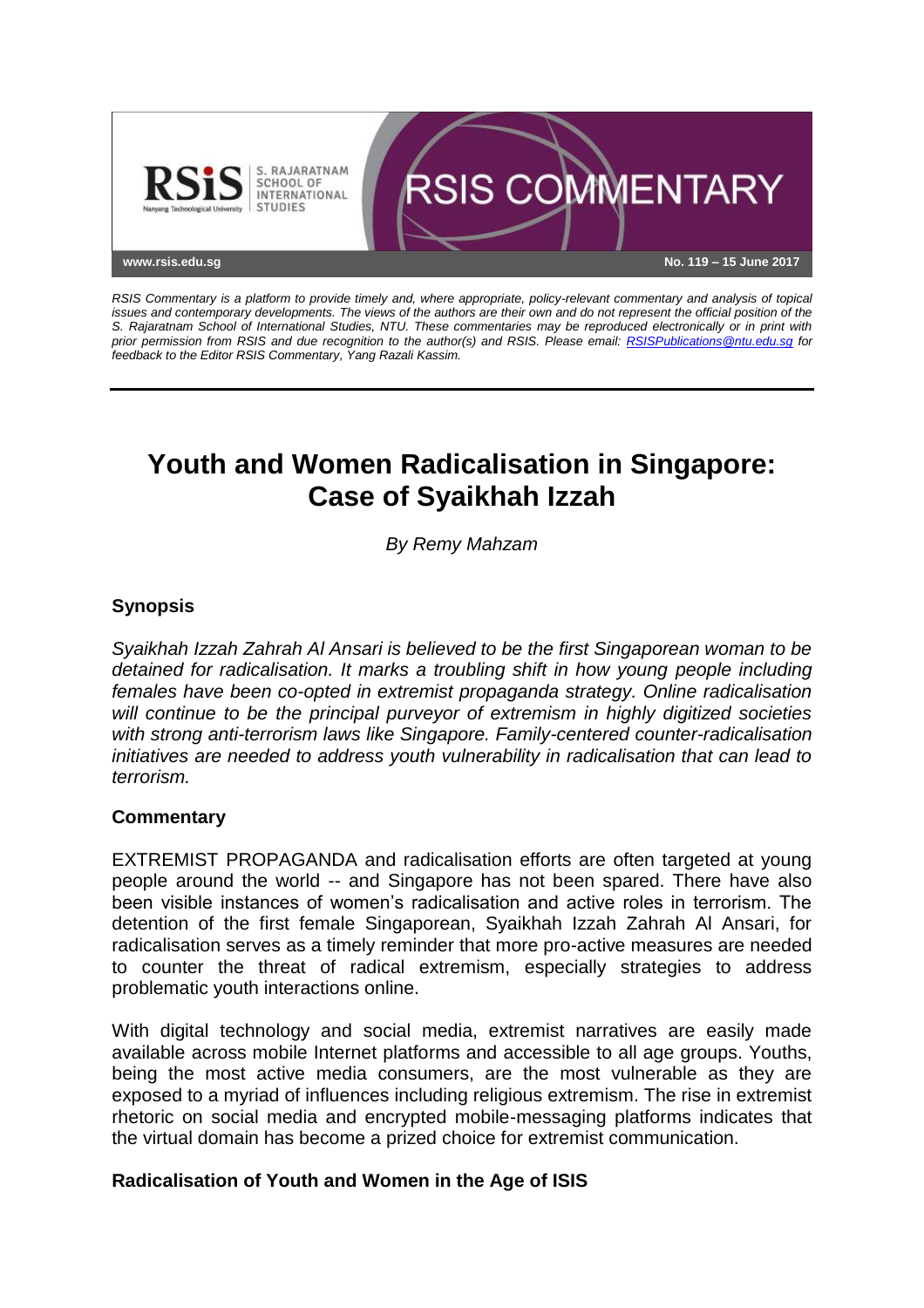The case of the radicalisation of 22-year-old Syaikhah Izzah is worrying and goes to show that Singaporeans too are susceptible to radical teachings propagated online. Previously, Singapore authorities have detained or placed a total of 13 people under Restriction Orders (RO).

These include two teenagers; 19-year-old M. Arifil Azim Putra Norja'i, who was detained in May 2015, became the first known youth to harbour the intention to carry out violent attacks in Singapore. Another radicalised teenager, 18-year-old Muhammad Harith Jailani detained in August 2015, was even prepared to be trained with the Islamic State (IS) terrorist group and die as a martyr in Syria.

For all of the cases mentioned, radicalisation of these youths deepened over time after being substantially exposed to terrorist propaganda online. Youths navigate an online environment, where they explore their identity, interact with peers, and develop relationships through social network sites, online chats, multiplayer online games and blogs.

While the Internet can be a positive influence in their lives, there is also growing concern about the risks of online interactions. The problem in radicalisation lies not only in the misinterpretation of sensitive religious texts or issues, but also how the interaction with other online contacts in the youths' virtual network would trigger unhealthy emotional responses and reactions.

Since 2013, Syaikhah Izzah has developed a wide network of foreign online contacts which include militants and supporters of the IS terror group. The virtual peer influence and everyday engagement with her network of extremist friends contributed towards framing her personal aspiration to marry an IS advocate and start a new life with her young child in Syria.

The appeal of redemption and belief in reaping "heavenly rewards" if she marries an IS militant who died in battle is very much the same form of attraction used in IS communication strategy in luring women into migrating to Syria to purportedly fulfill their religious responsibility in an idealised, utopian existence in an Islamic Caliphate.

#### **Terrorism Propaganda Targeted at Young Women**

IS propaganda magazines such as *Dabiq* and *Rumiyah* often underline the role of women in jihad through the promises that the terror group makes to young women. They are showered with promises of being liberated through the fulfilment of their divine responsibility in becoming important state builders, forming a meaningful sense of belonging and sisterhood as well as achieving true romance through leading adventurous lifestyles.

For extremist groups, the young generation and especially women represent the future as they will become the next generation of stakeholders to champion the extremist ideology and radical beliefs.

Counter-narratives to fight IS propaganda that offers women a shot at creating a